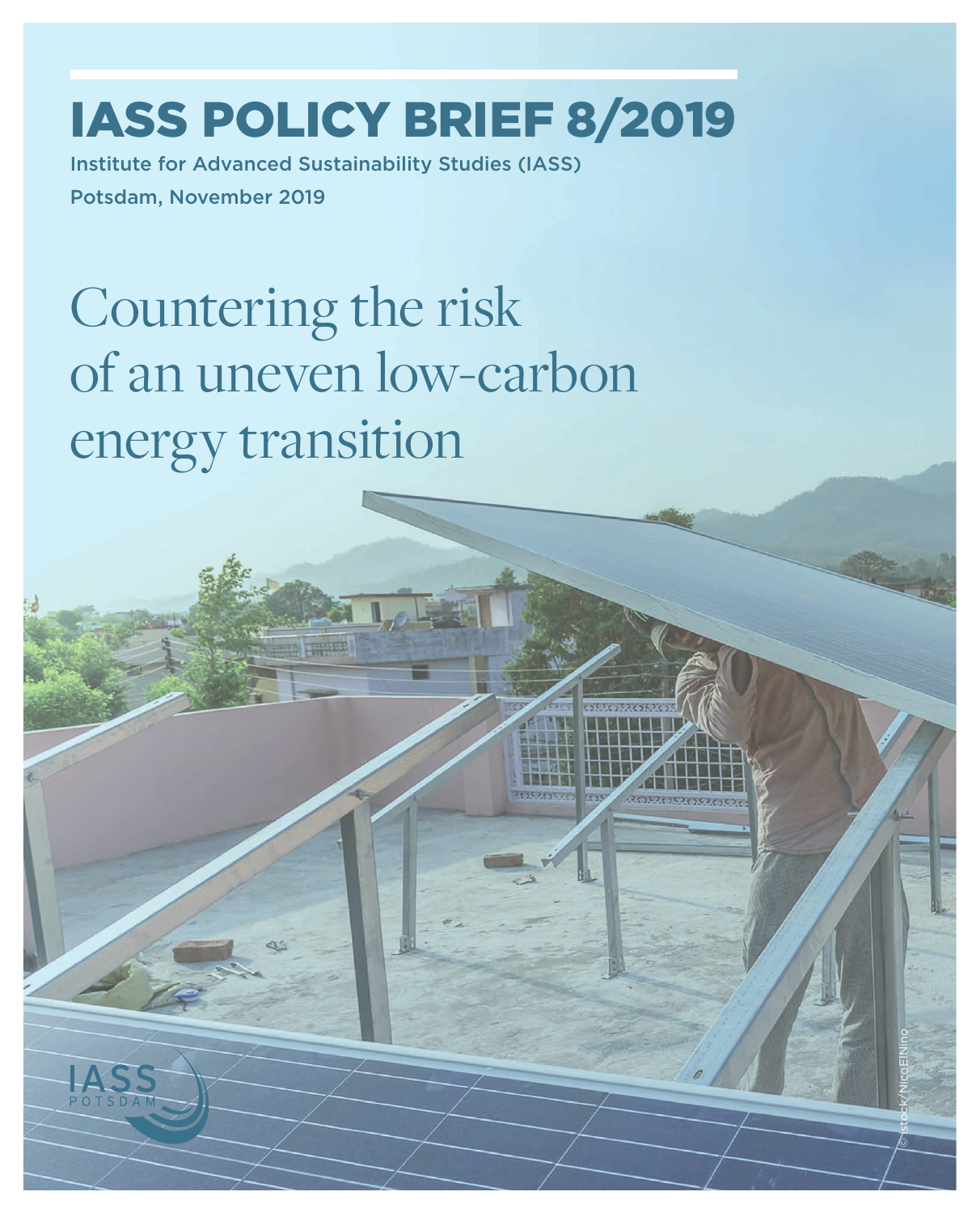*This policy brief was written by Laima Eicke (IASS), Silvia Weko (IASS) and Andreas Goldthau (IASS).*

*Research for this policy brief is funded by the Investigating the Systemic Impacts of the Global Energy Transition (ISIGET) project financed by the Federal Ministry of Education and Research (BMBF) under the "Make our Planet Great Again – German Research Initiative", grant number 57429628, implemented by the German Academic Exchange Service (DAAD).*

This **IASS Policy Brief** should be cited as: Eicke, L., Weko, S., Goldthau, A. (2019): Countering the risk of an uneven low-carbon energy transition, IASS Policy Brief, November 2019.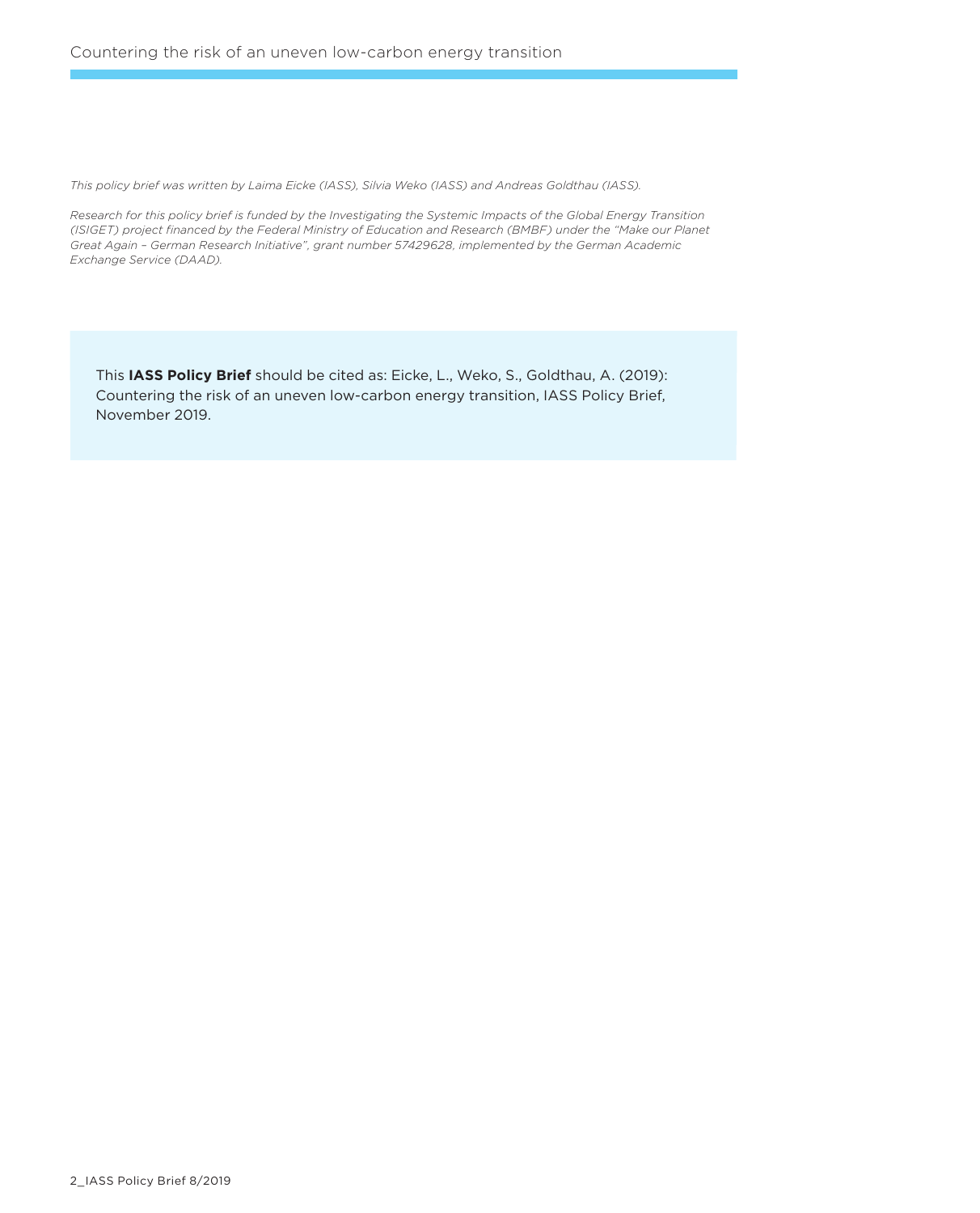### Summary

here are growing concerns of a globally uneven energy transition. Due to the uneven distribution of global technology and finance flows, develop-I here are growing concerns of a globally uneven energy transition. Due to the uneven distribution of global technology and finance flows, developing countries have been particularly vocal about the importance of access to low-carbon technology as a precondition to sustainable development and the resolution of pressing energy access challenges. In contrast, OECD nations have stressed the importance of creating favourable business conditions to make low-carbon technologies an attractive investment; yet investments in renewable energy projects have remained concentrated in the OECD plus China, India, and Brazil, putting most developing countries at a disadvantage.

Consequently, the nationally determined contributions (NDCs) to the Paris Agreement of many developing countries make mitigation targets conditional on technology transfer and financial support exceeding the USD 100 billion to be mobilized annually under the Green Climate Fund. Countries are requested to update their NDCs by 2020 to close the gap in emission cuts needed in order to limit global warming to 1.5 ° C. Here, COP25 will need to send the right signals. An uneven transition entails risks for both the global community in that it increases their exposure to disastrous impacts of climate change; and for late-transitioning countries an enhanced exposure to economic instability, dwindling opportunity for trade, and conflicts.

#### **Recommendation 1** Address the global dimension of just transitions

Policy debates on 'just transitions' focus on the implications of phasing out fossil fuels from national energy mixes. Yet there are distributional effects of a global energy transition especially for developing countries that lack financial and technological means to transition, creating structural risks. Acknowledging this global dimension of just transitions at the UNFCCC may help to create alliances for climate action.

#### **Recommendation 2** Promote integrated low-carbon tech transfer mechanisms

Technology transfer initiatives can accelerate the diffusion of low-carbon energy technologies. Yet only a third of existing initiatives focus on transferring skills, expertise and technology simultaneously. To ensure the success of a global energy transition, tech transfer must be targeted and comprehensive.

#### **Recommendation 3**

#### Shift financial flows to increase ambition

COP25 should coordinate a consistent strategy among financial actors to shift financial flows for energy transitions in the Global South. Common guidelines for long-term risk assessments and an exchange of best practices for capacity development could leverage ambition in the 2020 NDC updating processes.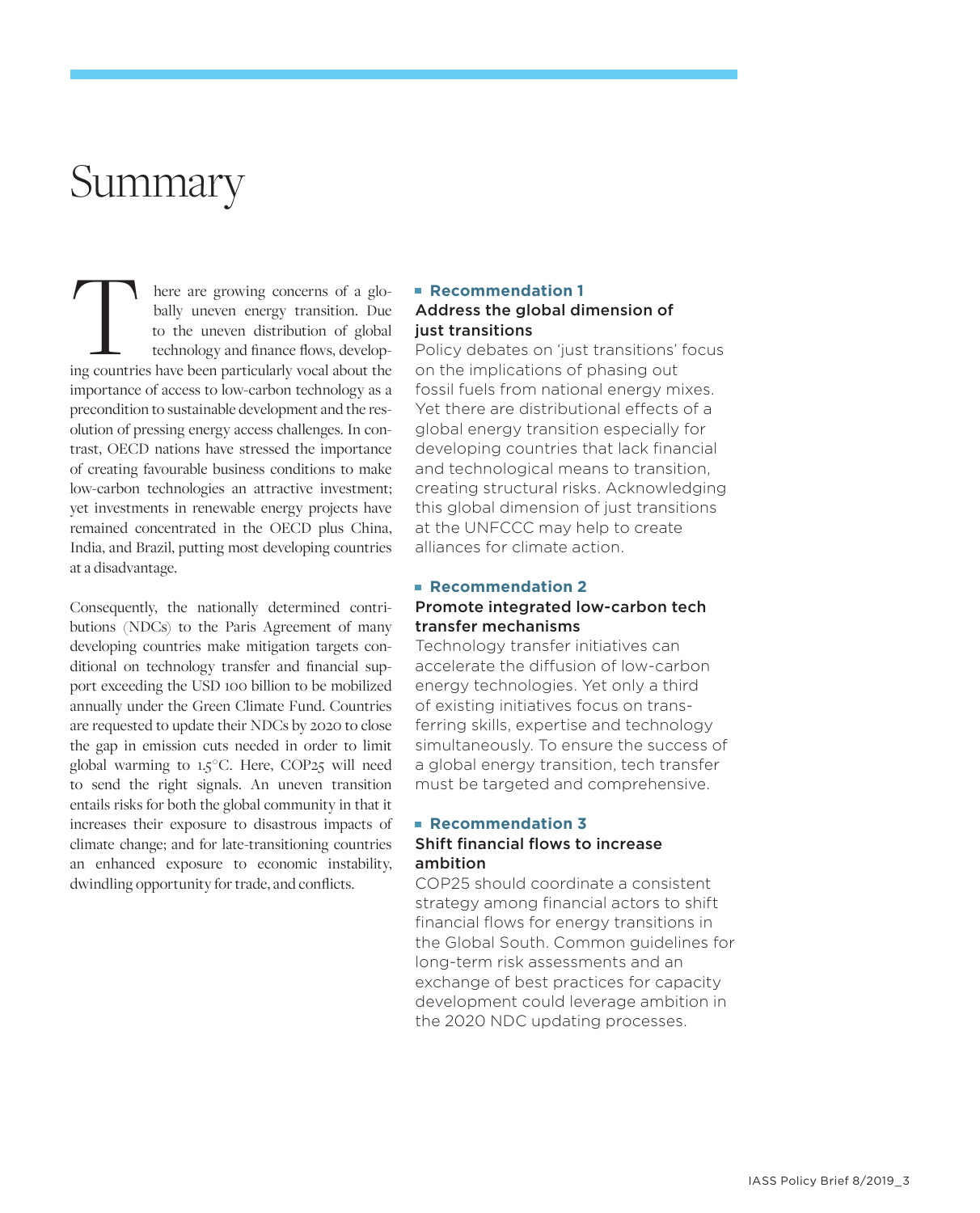### Background and context

The nationally determined contributions (NDCs) pledged by countries under the Paris Agreement currently fall short of the target of limiting global warming to 1.5 ° C by 2100. Of these pledges, 136 are conditional on states receiving assistance in the form of finance, technology, and capacity building (Pauw et al 2019). If these needs are not addressed, the global energy transition may happen quickly in some places and not at all in others, creating uneven transition patterns. These patterns will likely emerge along North-South lines due to structural inequalities that restrict access to finance and technology. An uneven transition bears risks both for the international community and for late decarbonizing countries. The COP25 negotiations offer a crucial opportunity to close this ambition gap. While the international community has taken first steps to acknowledge and address the tech and finance gap, it is important to appreciate its disproportionate impacts on developing countries.

#### **Why an uneven transition?**

While the prices for clean electricity generation are dropping, this will not suffice to deliver the systemic changes that are urgently needed for the energy sector to achieve carbon-neutrality by 2050. Coal-fired power plants are still being planned and built, and world fossil fuel prices are predicted to deflate over the next decades (Agora Energiewende 2019). However, maintaining this course means that the eventual switch to clean economies will be even more costly, thanks to carbon lock-in (Unruh 2000). In order to break away from fossil fuel energy systems, countries need two key resources: finance and technology. IASS research shows that, with the exception of the BRICS states, developing countries are most likely to be excluded from these streams.





**Source:**  IASS/the authors

**Finance gap:** The scope of the financial resources needed to decarbonize the energy sector is massive: IRENA (2019) predicts that total investment in the energy system would need to reach USD 110 trillion by 2050 (15 trillion of which would go to renewable energy). Access to international finance is one of the most decisive factors for a successful energy transition in a developing country, as highlighted by a recent IASS elite survey among energy industry and energy finance experts worldwide (IASS 2019a). Yet despite having some of the highest mitigation needs (Tempest and Lazarus 2014), developing countries (excluding China, India and Brazil) only received 11.7 per cent of the total investment volumes of USD 280 billion in 2017 (Frankfurt School-UNEP Centre/ BNEF 2018). Private investment flows are likely to remain low due to risk levels, insufficient returns on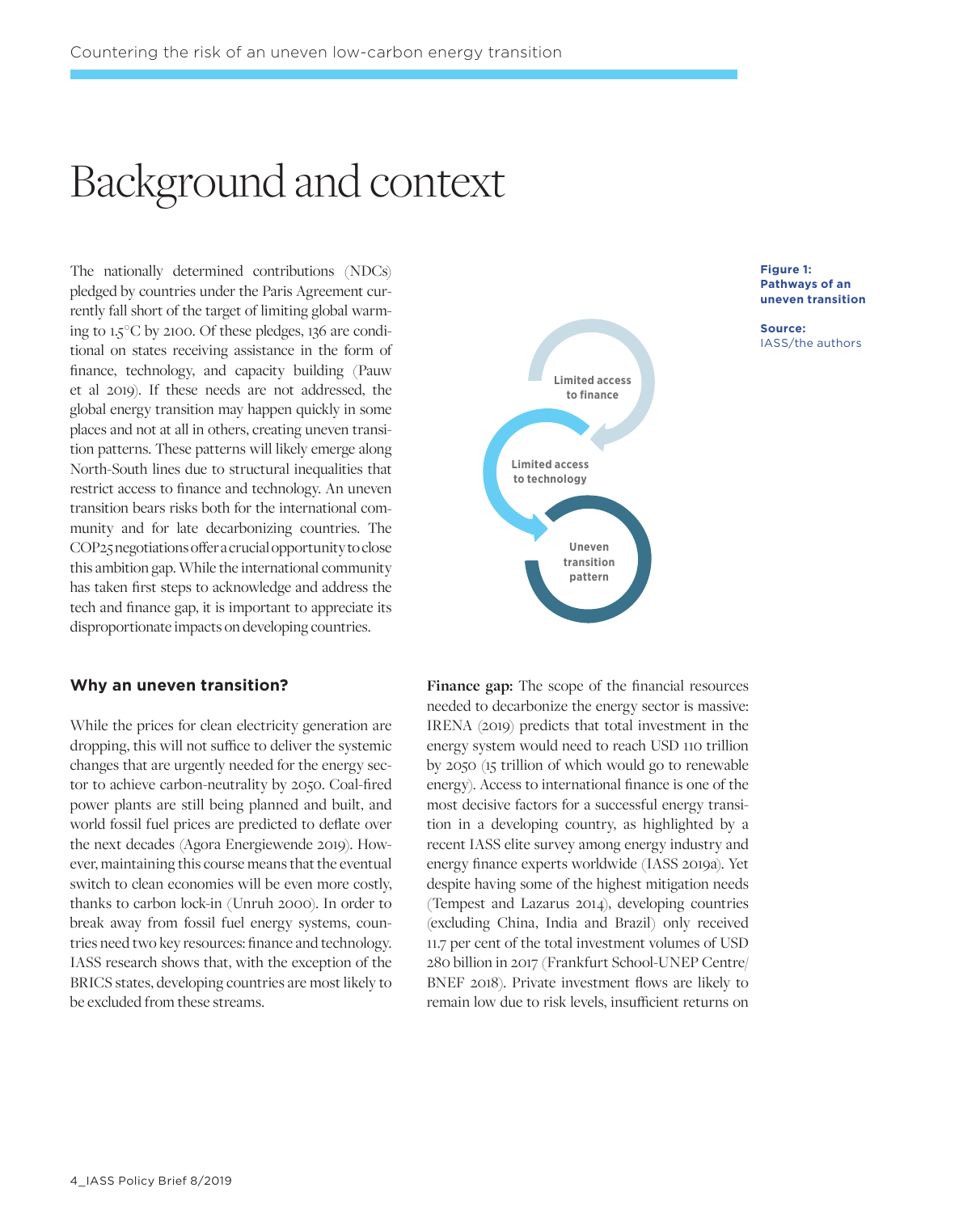investment and overall low demand due to high levels of energy and general poverty. If current patterns persist, developing countries will continue to see relatively low investments in clean energy compared to conventional energy. There are, after all, abundant sources of non-renewable finance: While the Green Climate Fund (GCF) struggles to raise funds, a recent summit in Sochi focused on Russian-African deals

including oil and gas (Farand for Climate Change News, October 2019). And even as China cuts back on coal investment at home, it continues to finance thermal power plants abroad through vehicles such as the Asian Infrastructure Investment Bank (Inskeep & Westerman 2019). Providing long-term public funding for clean energy is therefore of particular importance to developing countries.



#### **Investment in USD billions, 2018**

**Tech gap:** While the technologies to generate lowcarbon energy are already widely available, their development and manufacturing takes place to a large extent in the USA, the EU, China, and Japan. Their technology diffusion is driven primarily by large-scale investments in energy manufacturing and generation projects. However, not all of the countries that need these technologies offer a favourable environment for investment. In addition, the IASS elite survey ranks skills and knowledge in renewable energy among the five most important factors for investment decisions in renewable energy sources in a developing country; this is perhaps why experts see BRICS countries as potential transition 'winners' (IASS 2019a). Yet national technological innovation systems are generally lacking in developing countries and creating them requires time, money, and institutional capacities (Ockwell and Byrne 2015). In this case, a negative feedback loop could develop in which countries with already relatively low technological capacities are unable to attract investments that could help them develop further, widening the gap between transition leaders and technology recipients.

### **energy systems, including hydropower**

Data from IEA World Energy Investment 2019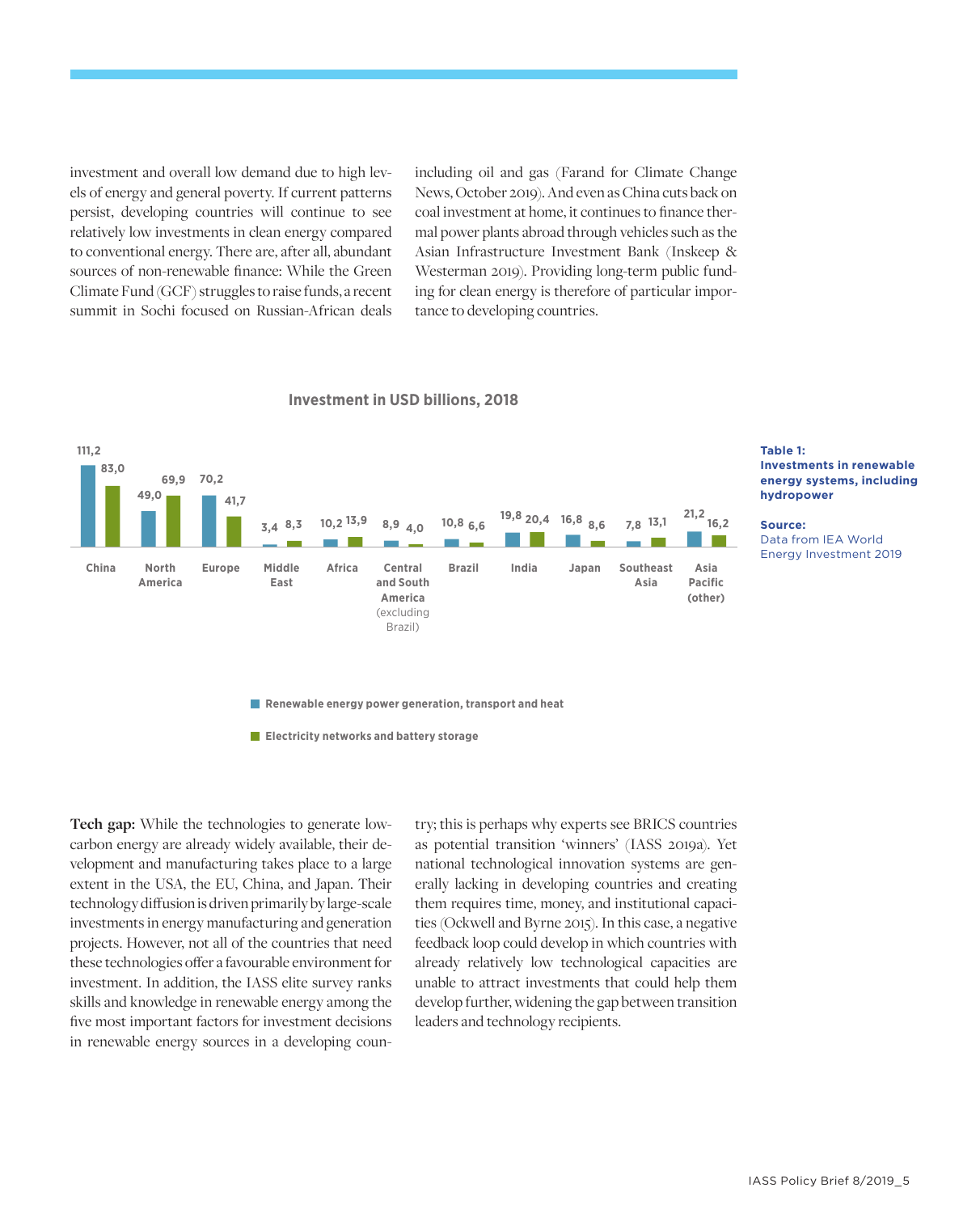What is more, technology diffusion may result in clean energy technologies moving from advanced to less advanced economies, but it does not necessarily ensure the creation of local economic value in the receiving country. This problem can be addressed through targeted technology transfer, which includes not only the 'hardware' (such as solar panels) but also 'software', that is, the knowledge and skills necessary to reproduce and improve a technology to fit local needs. Such comprehensive tech transfer in turn increases resilience and creates opportunities for new products and indigenous industry. In order for technology transfers to be successful, local capacities for the use and modification of technologies must exist. However, a systematic IASS stocktaking of globally existing technology transfer initiatives found that of those in non-OECD countries in early 2019, less than half included measures to transfer skills and build local innovative capacity (IASS 2019b). This is troubling as currently almost 80 per cent of leastdeveloped countries make their NDCs conditional on technology transfer (Pauw et al. 2019).

While the international community has acknowledged that a finance and technology gap exists, the needs of developing countries are far from being met. Altogether, the financial requests within conditional NDCs exceed the proposed target of mobilizing USD 100 billion annually for the GCF from 2020 onwards. In addition, the GCF is already struggling to meet its funding goals: The latest replenishment session, held in October 2019, was only able to raise USD 9.8 billion from 27 countries, whereas 300 projects worth USD 15 billion are currently waiting for GCF funding (Yeo for Nature 2019). In total, the GCF estimates yearly investment needs of up to USD 7 trillion.

#### **Risks of an uneven transition**

Taken together, these finance and technology transfer deficits mean that a set of countries will be unable to decarbonize, increasing the gap between transition leaders and laggards. This uneven transition entails risks for both the global community and latetransitioning countries.

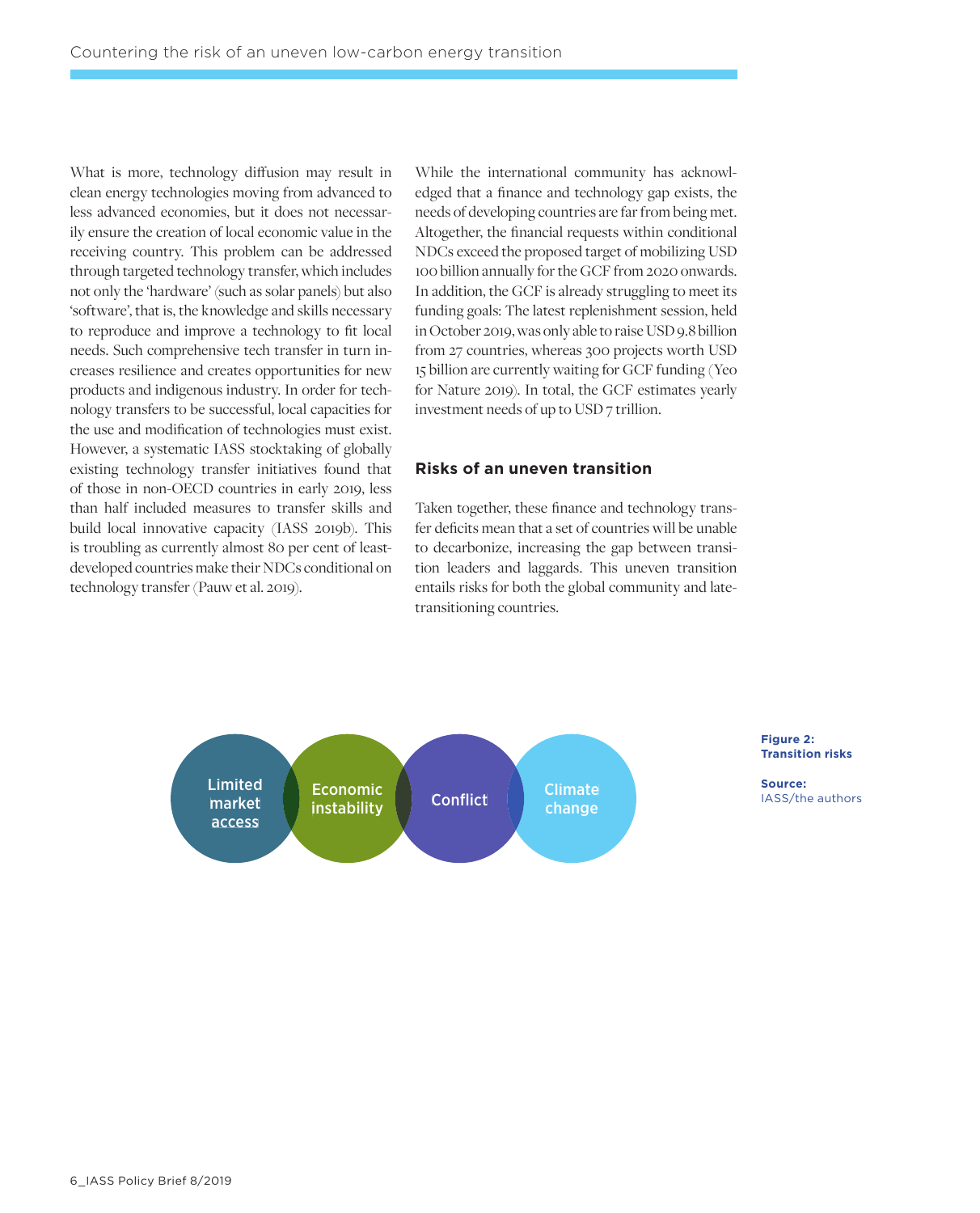The first risk lies in developing countries not being able to green their energy systems, resulting in increasing global CO<sub>2</sub> emissions. Due to growing populations and economies, non-OECD countries are expected to make up 70 per cent of global future energy demand by 2040 (IEA 2018). Even if these countries still have relatively low emissions today, a lack of funds and technology for clean energy will mean higher future emissions. While it is key to reduce emissions for current emissions 'heavyweights' (including China, India and Brazil), underestimating the impacts of countries with fast-growing populations is crucial to achieving the 1.5 ° C target.

The second risk is for export-dependent countries that are unable to quickly decarbonize their energy systems. In a decarbonizing global economy, the carbon content of products will become an important factor to determine market access. Cases in point are measures such as the border carbon adjustments under discussion at the new EU Commission (Wolff for Bruegel 2019). If large economies were to impose such levies, it could result in countries that are locked into fossil fuel systems becoming shut out of prime import markets. While the emerging BRICS economies have a choice when it comes to designing their energy systems going forward, many developing nations arguably have not; their transition risks being hampered by the lack of investment that would bring the necessary low-carbon technology. Short of the latter, however, they will be at a disadvantage in global markets.

Another related risk is specific to resource-rich countries that rely on fossil fuel rents as a major source of income. Unless they rapidly diversify their economies, such countries may see their fossil assets becoming less valuable as the transition progresses, resulting in the spectre of domestic economic crises and recession (Mercure et al. 2018). Dwindling fossil fuel revenues may also break the social contract and bring about political instability. IASS expert interviews confirm that many actors in the finance and energy sectors are already aware of these risks, implying that the window of opportunity for course corrections may be far smaller than domestic policymakers assume.

Finally, an uneven global energy transition could potentially disrupt international cooperation. If the gap between early and late decarbonizing countries deepens, so too might the potential for disagreements at the United Nations, further slowing the transition. It is therefore imperative that structural inequalities be mitigated by actions taken at COP25. Providing the financial and technical means to realize the conditional NDC targets would help to build trust for a global alliance for more ambitious action. The following three policy recommendations address the risks of an uneven transition.

### Box 1: Uneven transition: the case of Algeria

Algeria is a country that was rated as high-risk by the experts in the IASS survey. In 2018, it had under 1 GW of installed renewable energy capacity and was highly dependent on fossil fuels for economic stability. Algeria may also be excluded from international finance flows, as it ranks low for ease of doing business ( $157<sup>th</sup>$ out of 190 countries according to the World Bank's 2020 Doing Business Report). Tech transfer assistance is therefore a key step in reducing the country's transition risks.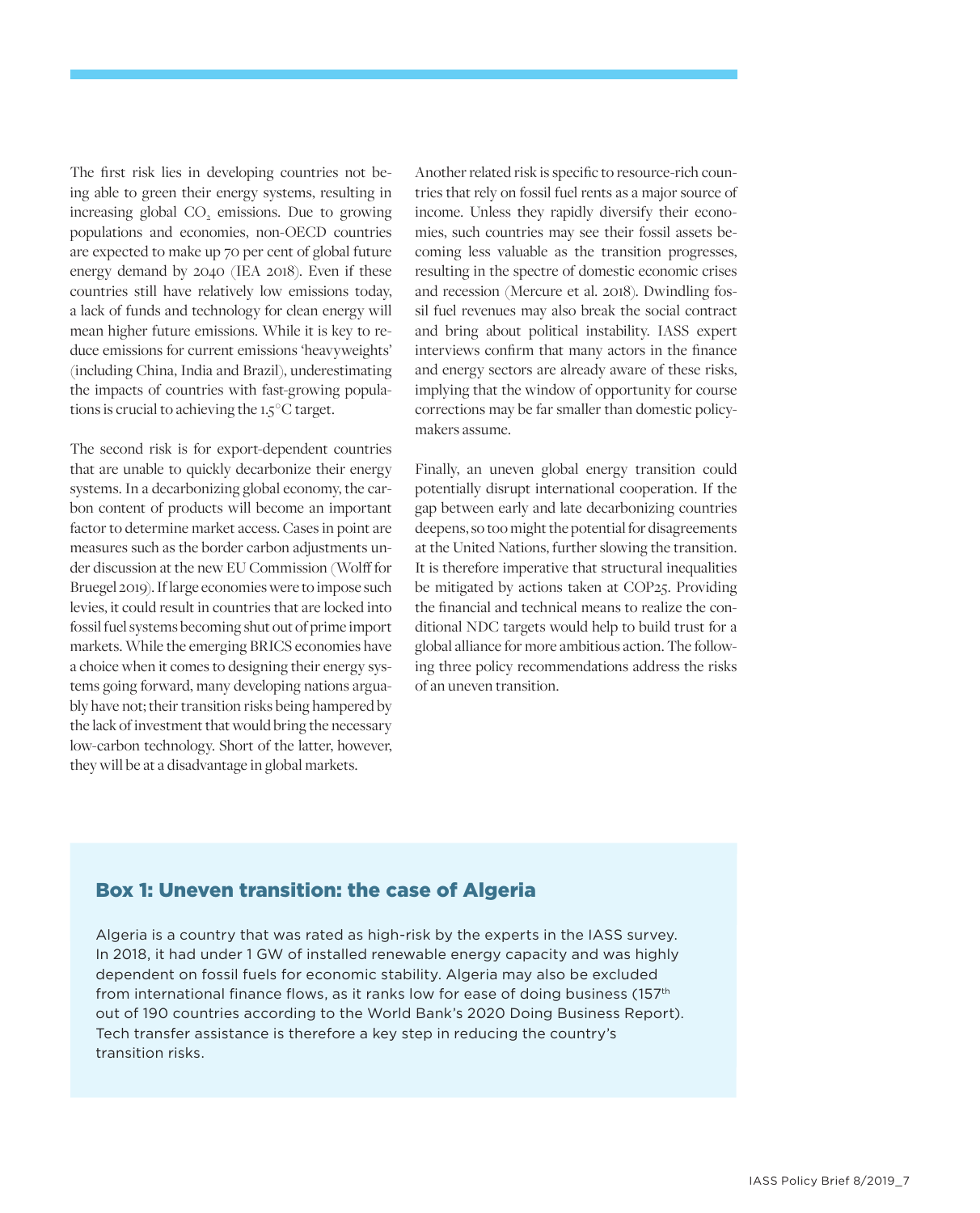## Address the global dimension of just transitions

Policy debates on 'just transitions' tend to narrowly focus on the socio-economic implications of phasing out coal or other fossil fuels from national energy mixes. While the French *gilets jaune* drove home the point that carbon policies need to be socially acceptable, such a national definition of 'justice' neglects the distributional effects of a global energy transition across countries. The implications of climate change will be unevenly distributed and will hit many developing countries faster and harder than OECD

countries. Facilitating a globally just transition therefore means enabling each and every country to be part of this transition by ensuring they are able to access the necessary financial and technological resources. The IASS elite survey suggests that late decarbonizing countries will face significantly higher risk levels when it comes to economic stability, attractiveness for investments, industrial competitiveness and exclusion from global markets.



**Figure 3: Low-carbon transition: Implications for late decarbonizers (N = 53 experts)**

**Source:**  IASS 2019a

Putting the risk of an uneven transition on the agenda could help debates at the UN on climate action move past issues of historical responsibility and the distribution of climate change impacts.

The onus is on Annex-I countries in particular to send a strong signal in this regard, which would encourage more ambitious NDC revisions in 2020. Likewise, those BRICS countries that have expanded their engagement in international energy investment would need to align these activities more closely with the goals of the Paris Agreement, e.g. by only investing in renewable energy sources. This would not only speed up action and help climate change mitigation; by acknowledging the global dimension of just transitions at the next COP, the international community

could help avoid the emergence of antagonistic blocs comprising the early and late decarbonizing countries, and break the deadlock between developing nations and advanced economies in the UNFCCC.

However, the imperative of ensuring a global just transition cannot be limited to the UN if sustained international action is to take place. Other fora such as the G7 should use their platforms and resources to advance related agendas. In addition, EU transitions platforms such as the *European Platform for Coal Regions in Transition* should broaden their scope to consider impacts. It is only though comprehensive efforts by all relevant global bodies in climate and energy policy that the risks of an uneven transition can be addressed.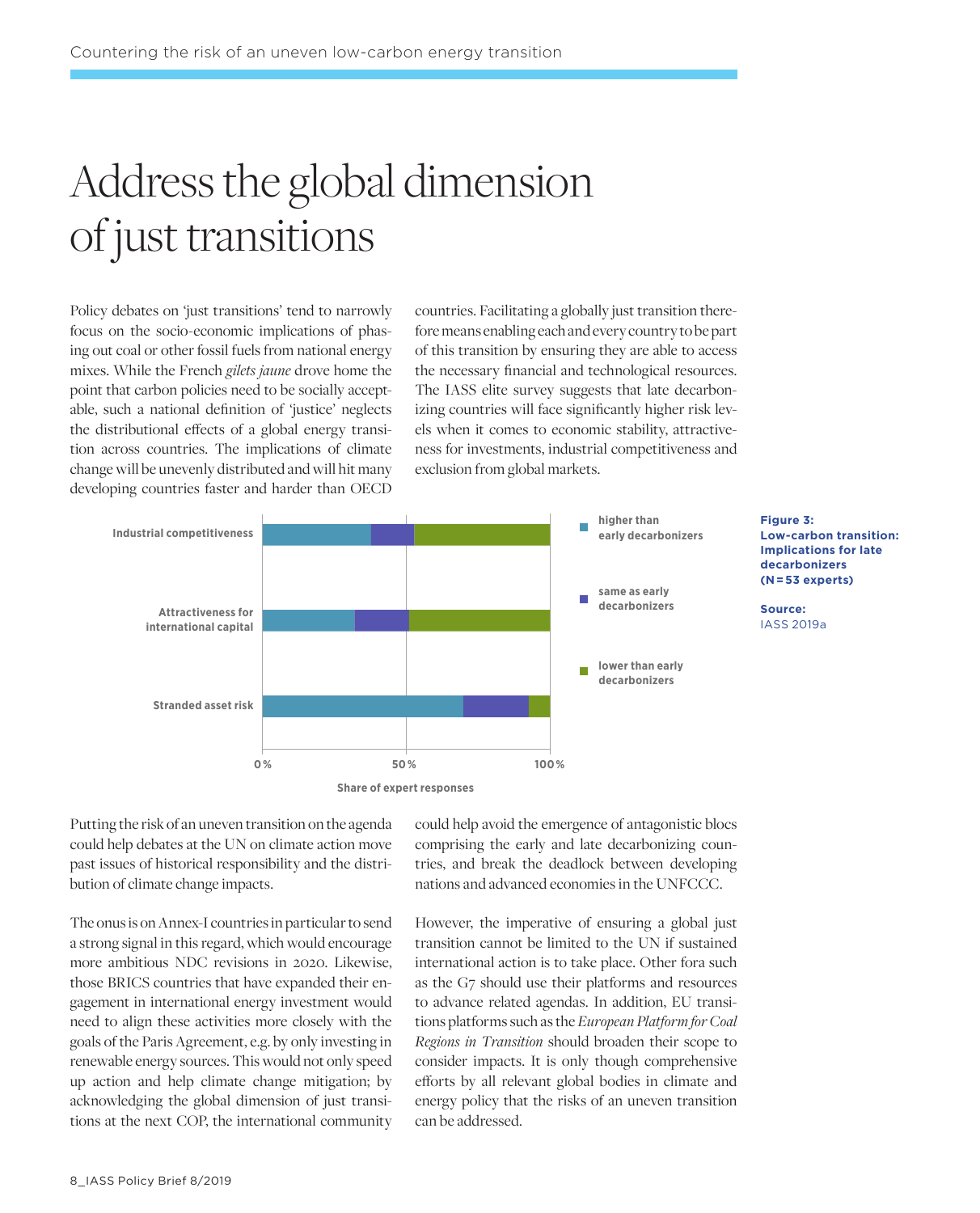## Promote integrated low-carbon tech transfer mechanisms

Ensuring access to technology for countries in the Global South should be a top priority for policymakers. While the diffusion of low-carbon energy technology is crucial for the energy transition, it depends to a large extent on investment, which risks leaving many developing countries behind. In addition, the mere diffusion of hardware like solar panels is not enough to build innovation capacity and create local economic value. Technology transfer must include the transfer of skills and expertise, so that users are able to modify and use tech according to local needs.

There is a crucial second dimension to this, in that heightened innovative capacities help to attract international financing for clean energy projects. Technology transfer should therefore be understood as an integrated process that includes the transfer of skills and expertise. However, the IASS assessment of initiatives aiming to transfer low-carbon energy technology found that innovative capacity building was severely neglected. Around 40 per cent of existing initiatives only transferred hardware; another 20 per cent focused on hardware with some skills transfer. Just over 26 per cent of initiatives transferred both hardware and skills and worked to build local innovative capacity.



IASS research suggests that actors and institutions that aim to promote technology transfer must expand the scope of their activities to support capacity building. Such a targeted and comprehensive tech transfer strategy can reduce the risk of an uneven global energy transition. One body with such a strategy is the Climate Technology Centre and Network (CTCN), which is tasked by the UN Technology Executive Committee to help countries achieve their NDCs.

For example, an initiative it promoted in Algeria with cooperation from the US National Renewable Energy Laboratory helped to establish a domestic certification body for solar technology including lab setup, training and materials. However, the CTCN and similar organizations work at a relatively small scale and depend on international finance to implement projects.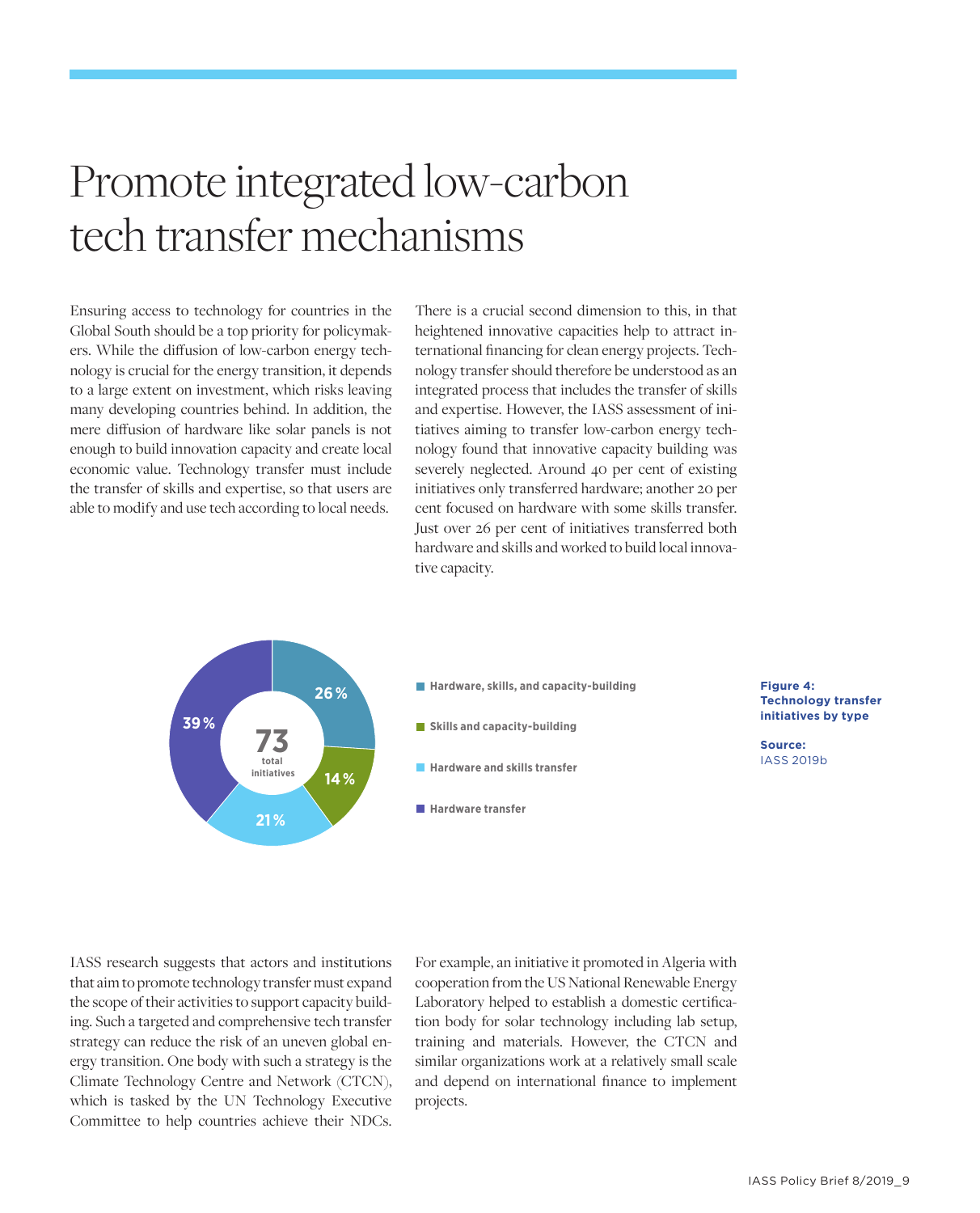## Shift financial flows to increase ambition

Climate finance will continue to be a hotly debated topic at COP25. Getting climate finance right would forge alliances that could be leveraged as the NDCs are updated with a view to closing the ambition gap. Achieving this will require the alignment of additional sources of funding by development banks and private investment funds with the Paris Agreement. In addition, climate finance must be consistent with the goals of the Paris Agreement – both within and across public and private funding institutions. Many of these target renewable energy projects while continuing to fund carbon-intensive energy projects, undermining the ambition of low-carbon development pathways (Dunlop et al., 2019). Accordingly, countries are still getting locked into emission-intensive energy infrastructure, with higher exposure to the risks of economic instability and exclusion from trade. Therefore, a clear commitment by financial actors to a common, consistent strategy is crucial to ensuring the success of a global energy transition. Three elements are key in this regard:

**Innovative mechanisms** are needed in order to extend and enhance access to financial flows. De-risking investments in renewable energy and low-carbon projects in countries of the Global South is an important element in this and can be pursued with a variety of instruments, including loan guarantees, insurances, public equity co-investments or public-private partnerships. Here, global best practice will prove highly valuable. Furthermore, the new market mechanisms under Art.6 of the Paris Agreement that are expected to be finalized at COP25 need to be accompanied by support mechanisms to specifically target developing countries other than BRICS. These could build on best practices e.g. under the "NDC Support Cluster" of the International Climate Initiative (IKI). Among other activities, the cluster aims at capacity building to develop bankable projects early-on in the project preparation phase that is prior to funding applications.

**Consistency with the Paris Agreement targets** can be increased across financial institutions by enhancing the international coordination of public and private funding guidelines and practices for the evaluation of SDG compliance. The Coalition of Finance Ministers for Climate Action, which held a first technical meeting in 2019, or the UN Principles of Sustainable Banking, launched in 2019 and signed by 130 banks holding assets totalling USD 47 trillion, are important entry points here. However, these initiatives would need to be lifted up to the next level, COP25 being a first opportunity to commit to common mandatory guidelines that then could be implemented coherently within public financial institutions across all countries.

**Transparency frameworks** are necessary to ensure accountability and uphold a common strategy across financial institutions. As the design of market mechanisms under Art.6 is expected to be finalized at COP25, transparency regulations and reporting obligations need to be incorporated into the Paris rulebook in order to ensure that this finance mechanism targets additional emission reduction projects beyond NDC obligations in order to avoid ambition gaming in the 2020 updating process.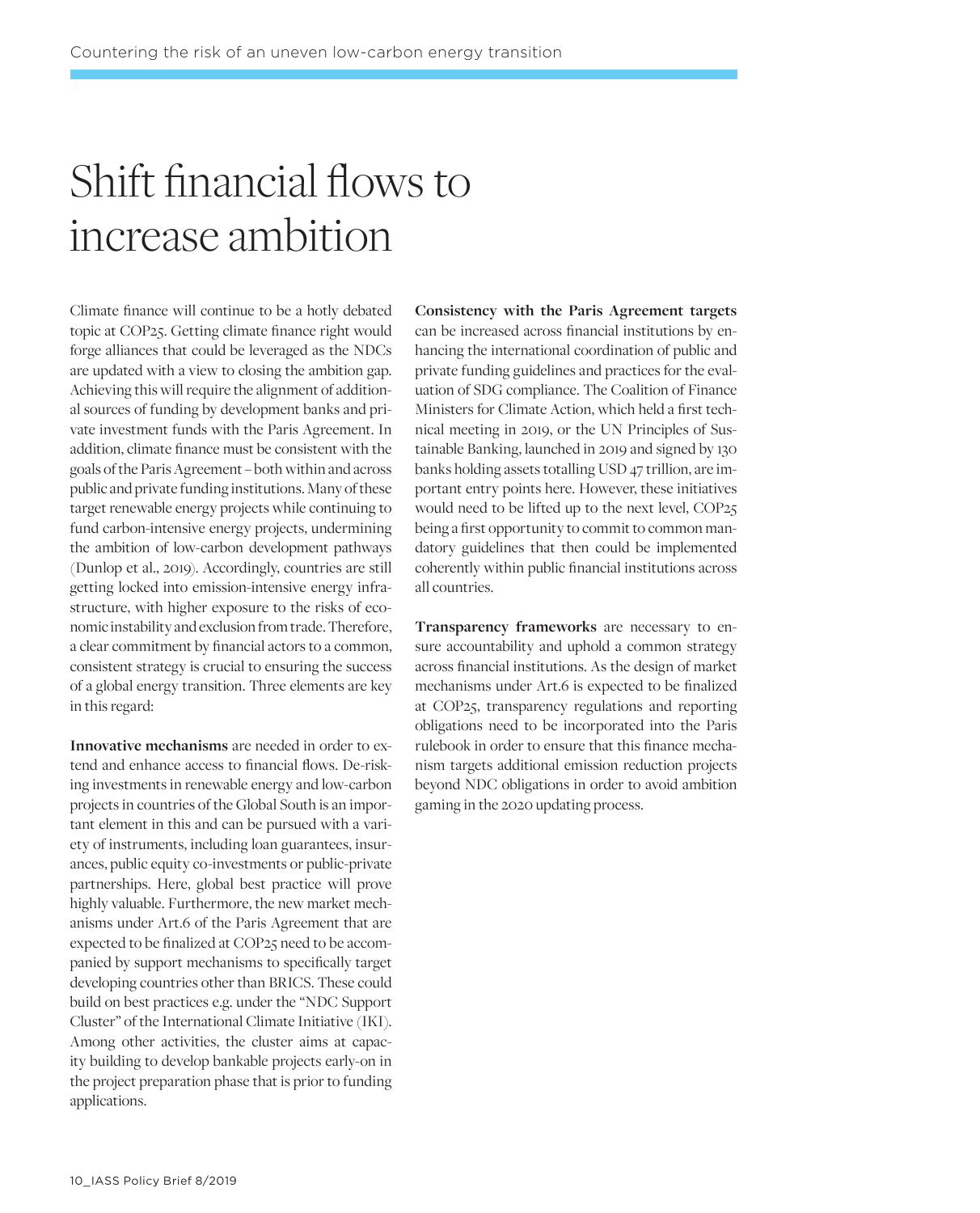### Conclusion and outlook

Providing the technological and financial prerequisites for a global energy transition will be key to reducing the risks associated with an uneven transition and enabling all countries to enjoy the numerous cobenefits of an energy transition. Consistent strategies are needed to deliver a just global energy transition, limit global warming to  $1.5^{\circ}$ C and enable countries to decarbonize their economies. Access to climate finance and low-carbon technologies is also critical for efforts to build a global alliance for raising ambition under the UNFCCC. The Meetings of the Marrakech Partnership for Global Climate Action, involving multi-level governments and private businesses and investors working against climate change, might open further space for these discussions at COP25. Furthermore, international platforms, bilateral programmes, and private actors can all play an important role. Initiatives like the NDC Partnership showcase the potential for aligning the activities of multiple actors within specific country contexts. Steps must also be taken to coordinate the principles and practices of financial actors across all countries. COP25 in Madrid could serve as a stepping stone in the development of consistent strategies that will be crucial for developing nations as they update their NDCs in 2020 and for efforts to close the ambitions gap.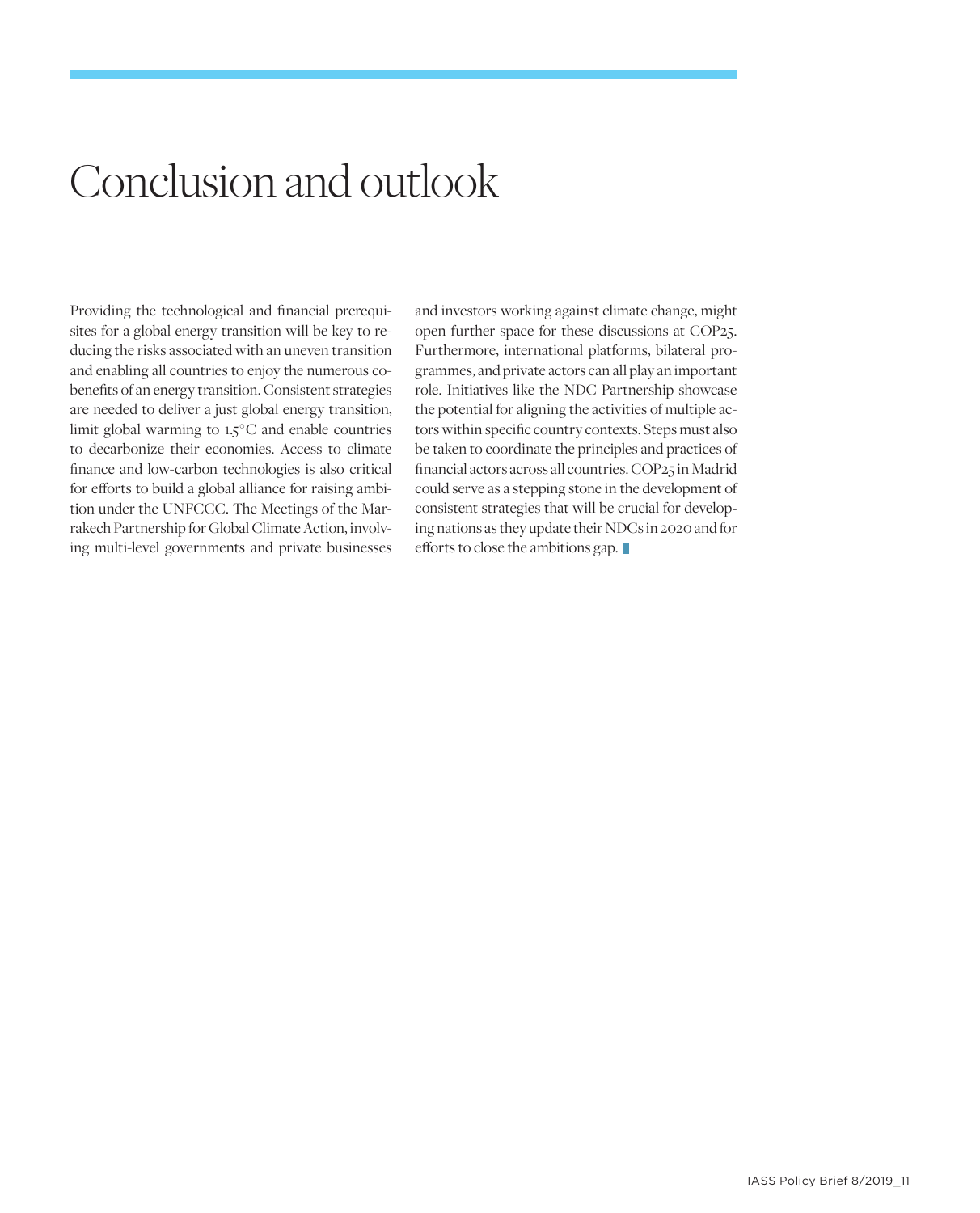### About the authors



© Privat

**Laima Eicke** works as a research associate for the project Investigating the Systemic Impacts of the Global Energy Transition (ISIGET). Before joining the IASS, Laima Eicke worked at GIZ on international partnerships supporting countries in the implementation of the Paris Agreement. Prior to that, she worked for various research institutes, federal ministries, NGOs and consultancies. Laima Eicke holds a master's degree in Socio-Ecological Economics and Policy from the Vienna University of Business and Economics. She previously studied International Relations and Latin American Studies in Dresden, Buenos Aires and Lisbon. Throughout her studies she focused on an interdisciplinary analysis of international climate and energy policy.



© Privat

**Silvia Weko** works as a research associate for the project Investigating the Systemic Impacts of the Global Energy Transition (ISIGET). She holds a master's degree in Sociology from the Freie Universität Berlin, and a bachelor's degree in International Studies from Juniata College. Prior to joining the IASS, she worked for the Heinrich Böll Foundation on their global Energiewende project and was responsible for communicating the benefits of the energy transition to an international audience. As a freelance energy expert, she created the Energiewende Wiki for Böll Foundation, performed quantitative research on transportation and emissions, and took part in expert dialogues on European energy and regional development.



© Daniel Vegel

**Andreas Goldthau** leads the ISIGET project focusing on energy justice and the Global South. He holds the Franz Haniel Chair for Public Policy at the Willy Brandt School of Public Policy, University of Erfurt. Previously he served as a Chair in International Relations at Royal Holloway College, University of London, as Professor at Central European University's School of Public Policy, as an Adjunct Professor with John Hopkins' MSc programme in Energy Policy and Climate, and as a Transatlantic Postdoc Fellow in International Relations and Security with the Paul Nitze School of Advanced International Studies at Johns Hopkins University, the RAND Corporation and the German Institute for International and Security Affairs. His academic interests lie in the political economy of the low-carbon transition, energy security, and global energy governance.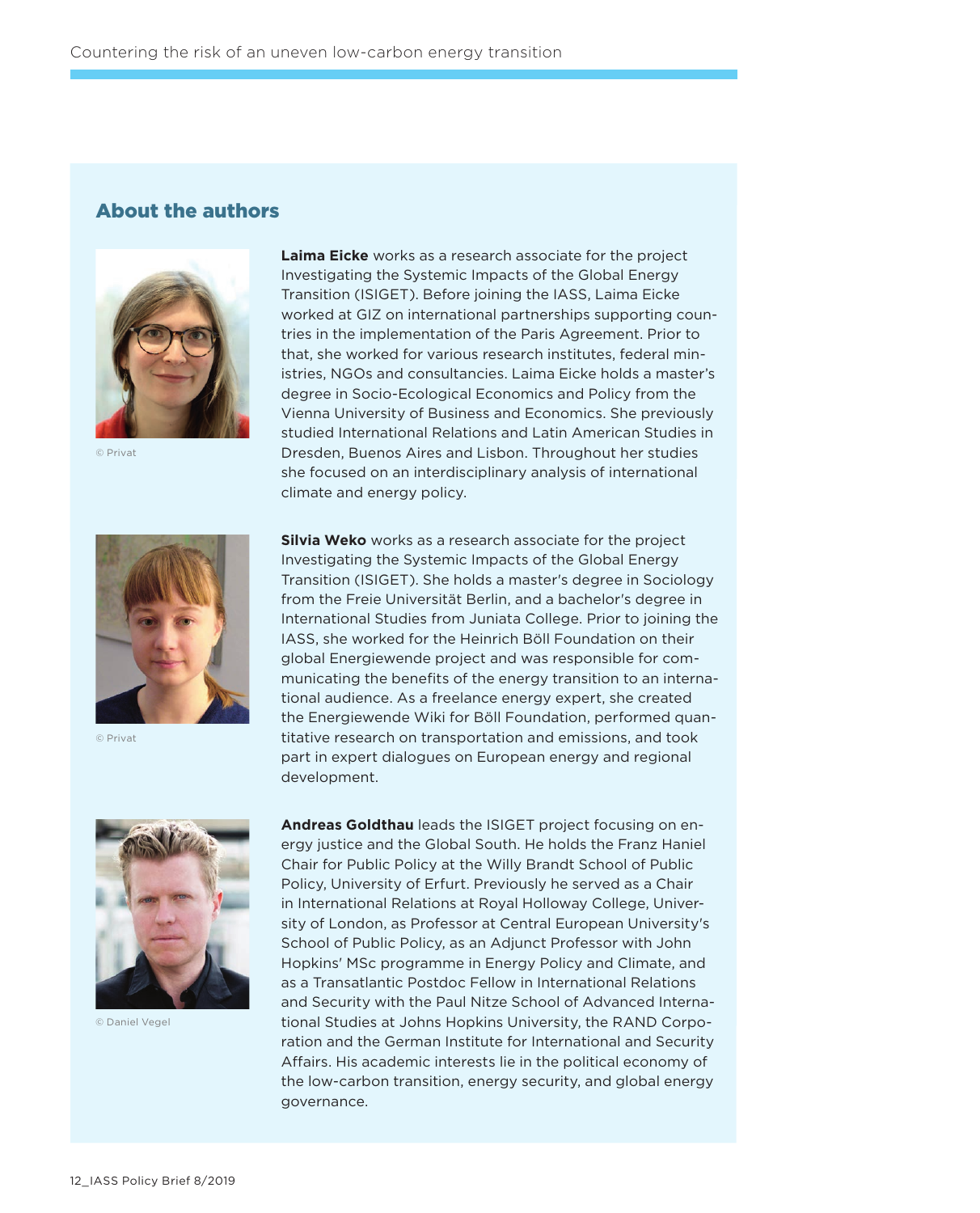## Further reading

**Agora Energiewende (2019):** "European Energy Transition 2030: The Big Picture. Ten Priorities for the next European Commission to meet the EU's 2030 targets and accelerate towards 2050."

**Bell, M. (1990):** "Continuing industrialisation, climate change and international technology transfer." Brighton: University of Sussex SPRU.

**Dunlop, S, J. Hawkins, K. Levick, D. Orozco, E.Vernoit, and H. Wright (2019):** "Banking on Asia: E3G Report."

**Farand, C. (2019):** "As rich countries slow walk green finance, Putin offers Africa an alternative." *Climate Change News*, October 25. https://www.climatechangenews.com/2019/10/25/rich-countries-slow-walk-greenfinance-africa-looks-putin/

**IASS (2019a):** Elite perceptions on the global energy transition. Database (unpublished)

**IASS (2019b):** Low carbon technology transfer initiatives. Database 2019 (unpublished)

**International Energy Agency (IEA) (2018):** "World Energy Outlook." Paris.

**IEA 2019. Database: World Energy Investment (2019):** https://www.iea.org/wei2019/data/

**Inskeep, S., and A. Westerman (2019):** "Why Is China Placing A Global Bet On Coal?" US National Public Radio (NPR), April 29, https://www.npr.org/2019/04/29/716347646/why-is-china-placing-a-globalbet-on-coal?

**International Renewable Energy Agency (IRENA) (2017):** "Untapped Potential for Climate Action: Renewable Energy in NDCs."

**IRENA (2019):** "Transforming the energy system – and holding the line on the rise of global temperatures", International Renewable Energy Agency, Abu Dhabi.

**Mercure, J.-F., H. Pollitt, J. E. Viñuales, N. R. Edwards, P. Holden, U.Chewpreecha, P. Salas, I. Sognnaes, A. Lam, and F. Knobloch (2018):** "Macroeconomic impact of stranded fossil fuel assets." *Nature Climate Change* 588 - 93.

**Ockwell, D., and R. Byrne (2015):** "Improving technology transfer through national systems of innovation: climate-relevent innovation system builders (CRIBS)" Climate Policy 16(7):836 - 854.

**Paun, A., L. Acton, A. Shrivastava, J. Pomeroy, and T. Soliman (2019):** "Fragile Planet. The politics and economics of the low-carbon transition." London: HSBC.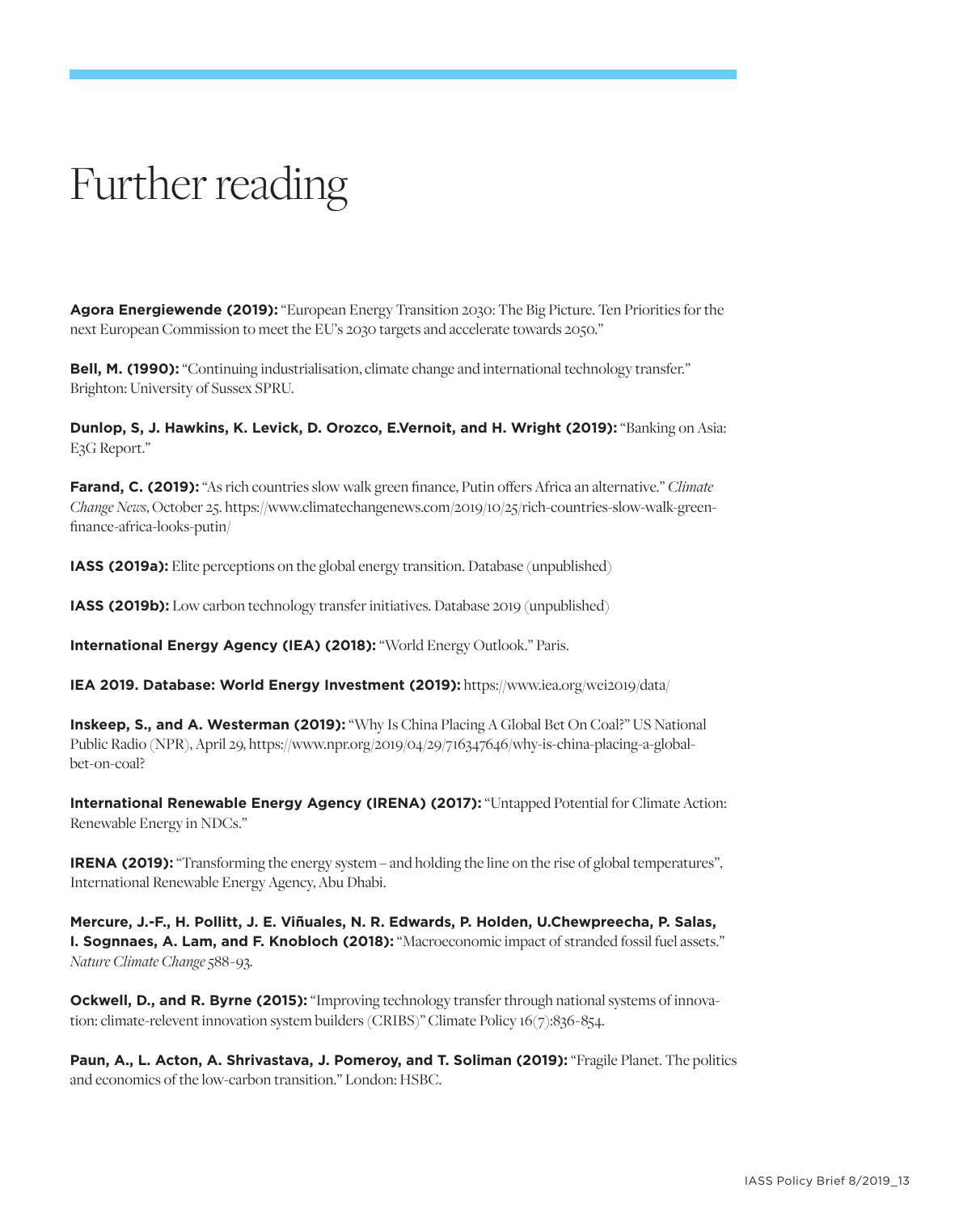**Pauw, W. P., P. Castro, J. Pickering, and S. Bhasin (2019):** "Conditional nationally determined contributions in the Paris Agreement: foothold for equity or Achilles heel?" *Climate Policy* 1:17.

**Ranft, F., S. Schulz, J. Uhl, P. Wendel, and F. D. Wollensack (2019):** "Foreign Policy and the Just Transition Dimensions. Challenges, Opportunities." Berlin: Das Progressive Zentrum/Deutsche Gesellschaft für Internationale Zusammenarbeit (GIZ).

**Tempest, K., and M. Lazarus (2014):** "Estimating international mitigation finance needs: A top-down perspective." Stockholm: Stockholm Environment Institute.

**Frankfurt School-UNEP Centre/BNEF (2018):** "Global Trends in Renewable Energy Investment 2018."

**Unruh, G. C. (2000):** "Understanding carbon lock-in." *Energy Policy* 28(12): 817-30.

**Wolff, G. (2019):** "Demystifying carbon border adjustment for Europe's green deal." Bruegel Website, October 31, https://bruegel.org/2019/10/demystifying-carbon-border-adjustment-for-europes-green-deal/

**World Bank (2019):** Doing Business 2020. https://www.doingbusiness.org/en/reports/global-reports/ doing-business-2020

Yeo, S. (2019): Green Climate Fund attracts record US\$9.8bn for developing countries. Nature, https://www.nature.com/articles/d41586-019-03330-9